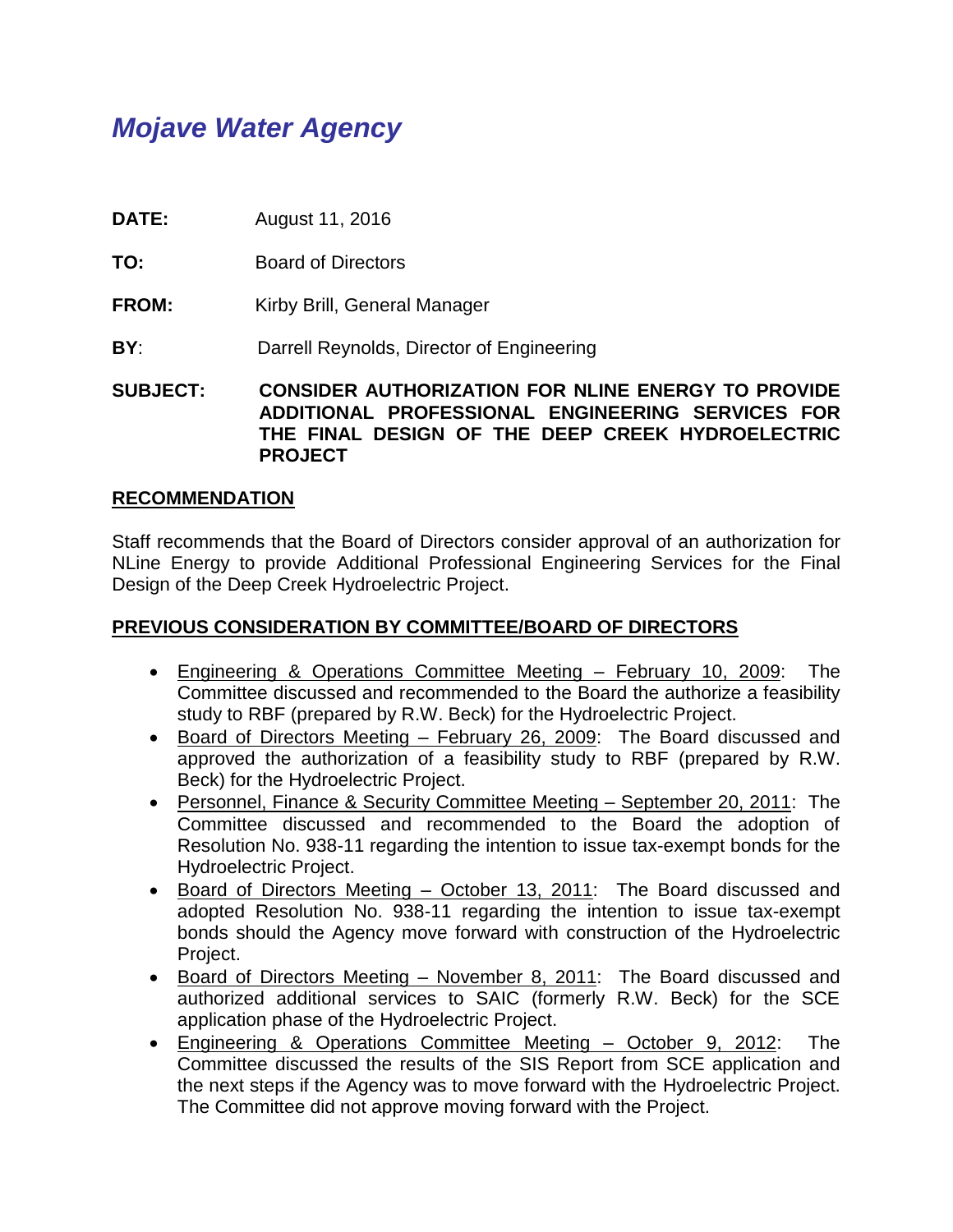- Engineering & Operations Committee Meeting October 14, 2014: The Committee discussed changes to the law and other SCE requirements that will effect development of a hydroelectric project at Deep Creek. The professional services agreement with Nline Energy to proceed with engineering services to support a new application to SCE for the Deep Creek Hydroelectric Project was discussed.
- Board of Directors Meeting November 6, 2014: The Board discussed the Deep Creek Hydroelectric Project and continued the item until the next Board meeting after the next Personnel, Finance & Security Committee Meeting to allow further discussion at the Committee.
- Personnel, Finance & Security Meeting November 18, 2014: The Committee discussed the Deep Creek Hydroelectric project revenue projections.
- Board of Directors Meeting December 11, 2014: The Board discussed the financial projections of a proposed hydroelectric turbine at Deep Creek. The Board approved a professional Services contract for NLine Energy to produce a 50% design and submit an interconnection Application with SCE.
- Engineering & Operations Committee Meeting July 12, 2016: The Committee reviewed the 50% design, cost estimates, SCE Interconnection cost, and financial projects while considering entering into Interconnection Agreements with SCE. The Committee discussed NLine Energy's Phase II additional engineering services contract for final design through Bid Award. The Committee recommended these to the Board for consideration.

# **BACKGROUND AND ANALYSIS**

## **Project Description:**

The Deep Creek Hydroelectric Project is located at the existing Flow Control Facility just south of the Central Operations Facility on Deep Creek Road in Apple Valley. The proposed hydroelectric project will be constructed as a 20 cfs, 0.82 MW, 2 nozzle horizontal pelton turbine with induction generator powerhouse facility just east of the existing 30" PRV vault. Maximium annual flow through the Turbine at 20 cfs is 14,500 AF. SCE interconnection facilities will be constructed to the site.

## **Actions by MWA to date:**

NLine Energy has completed the 50% design and report, processed and received the FERC exemption determination, completed and filed the CEQA notice of exemption, completed the SCE interconnection application and received back SCE interconnection Report with Interconnection costs, and has received from the SCE interconnection Agreement & the Interconnection Facilities and Financing Agreement.

## **NLine Energy Professional Services Proposal:**

NLine Energy (ACWA preferred provider) provided professional services for the Phase I, 50% design of the Deep Creek Hydroelectric Project. The tasks included in the Phase I services were Initial investigation and technical memorandum, 50% design report &